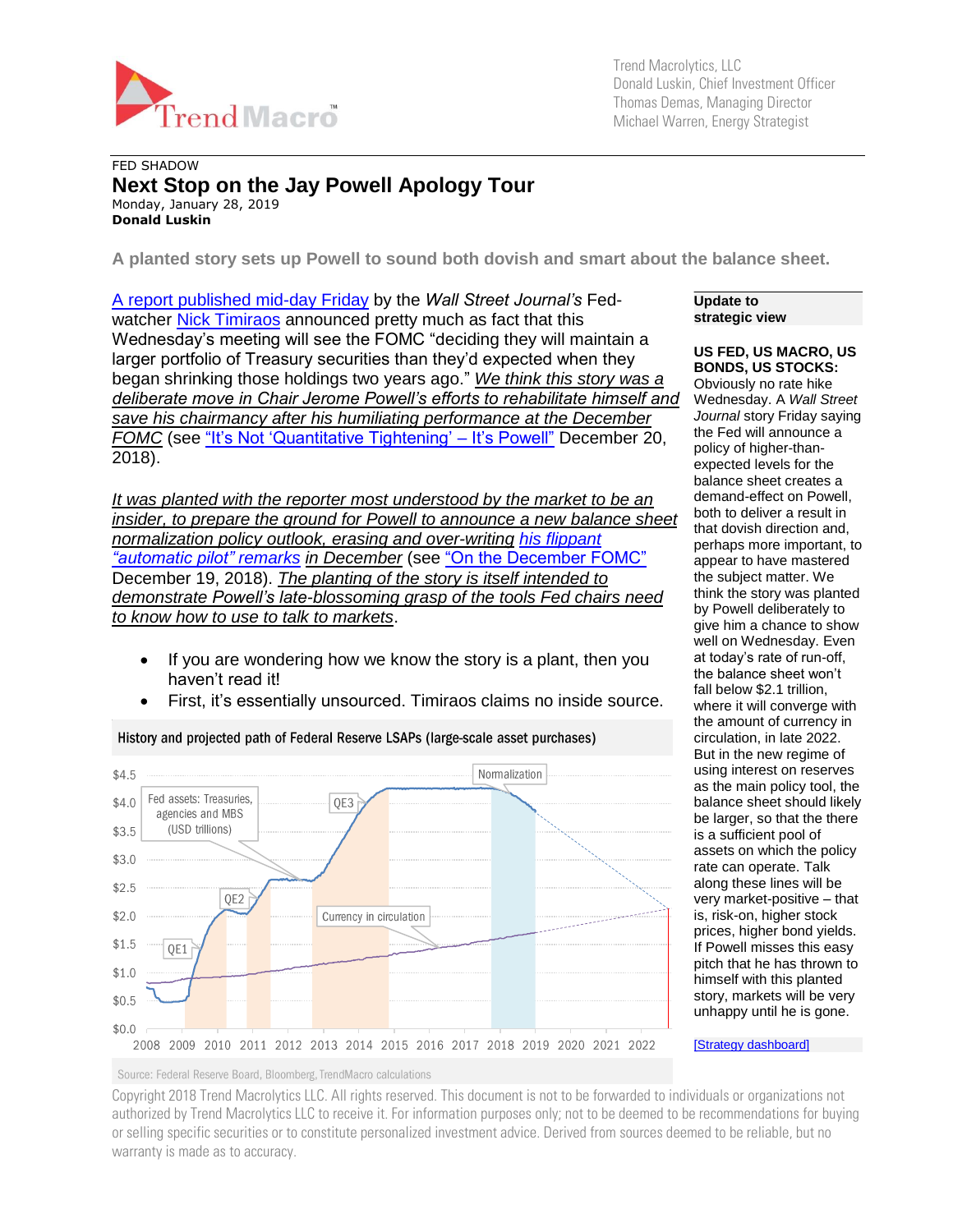He says he is going on "recent public comments and interviews" by "Fed officials." But the only actual citations are more-than-a-week old offhand remarks by Kansas City Fed President Esther George and Minneapolis Fed President Neel Kashkari. So either he's making it up (certainly a possibility), or there's a source so deep that he can't even say he has a source. *That would be Powell, pre-FOMC "quite period" or not.*

- Second, though you'd think Timiraos would have cited it as a source, there was no mention of the 1,223 words devoted to the subject in great depth in the [minutes of the December FOMC](https://www.federalreserve.gov/monetarypolicy/fomcminutes20181219.htm) (see ["Data Insights: FOMC Minutes"](https://tmac.ro/2RDrdvb) January 9, 2019).
- That glaring omission demonstrates Powell's hand in the story. Surely the price of access to Powell for Timiraos was an agreement not to humiliate the Chair by citing that discussion, which makes the "automatic pilot" remark – made just minutes after the very meeting at which there was apparently an hours-long discussion of how normalization is likely *not* going to stay on "automatic pilot" – seem all the more foolish. And for those aware of the *Journal* story but not the minutes, the omission let's Powell take the credit, or at least get to announce the seeming surprise, on Wednesday.
- By the way, for connoisseurs of Fake News and students of how to detect it, we've already introduced the Ninth Paragraph Rule (see ["On the Margin: True Fake News on China Trade"](https://tmac.ro/2QWO94e) January 18, 2019). Now with this story we can now introduce the Self-Reference Rule. You know it's Fake News when the story refers to itself – as Timiraos' does, bragging right up-top in his third paragraph how "Stocks climbed on the news…" – in this case, "the news" being his own story.
- *Whether or not you agree with us that this story is a plant – it is still highly significant for Wednesday's FOMC. Plant or not, and even if it is completely off-base, it nevertheless creates a demand-effect upon Powell to show leadership with thoughtful and clear communications on the issue of balance sheet normalization. So far, since his chastening by markets in December – and since our outside-the-box and in-the-moment call that he cut a deal then with the Trump administration* (see ["Did Powell Just Cut a Deal?"](https://tmac.ro/2EHbd4u) December 23, 2018) – *his apology tour has consisted only of [easy](https://www.dropbox.com/s/hsbi45hahmuvz9c/20190104aeaInterview.pdf?dl=0)[pitch](https://www.dropbox.com/s/hsbi45hahmuvz9c/20190104aeaInterview.pdf?dl=0) [interviews](https://www.youtube.com/watch?v=9WFLNKcfGaM&feature=youtu.be) with friendly interlocutors, and no official speeches at all* (see ["On Powell in Rehab"](https://tmac.ro/2AwUjTd) January 4, 2019)*. There have been no in-depth policy statements*.
- By the way, we note that the Trump administration has been chastened, too. In the wake of the December Powell fiasco, [Federal Reserve Board nominee Nellie Liang](https://www.bloomberg.com/news/articles/2018-09-19/trump-to-nominate-nellie-liang-to-fed-board-white-house-says) has [withdrawn from](https://www.wsj.com/articles/nellie-liang-withdraws-from-consideration-for-fed-board-seat-11546909021?mod=searchresults&page=1&pos=12)  [consideration](https://www.wsj.com/articles/nellie-liang-withdraws-from-consideration-for-fed-board-seat-11546909021?mod=searchresults&page=1&pos=12) by the Senate, having been criticized by Republicans for not being aggressive enough on bank deregulation. At the same time, the nomination to the Board of Marvin Goodfriend, an [unreconstructed perma-hawk](https://www.nytimes.com/2018/01/23/us/politics/fed-nominee-is-asked-why-he-erred-in-forecasting-inflation-he-didnt-answer.html) whom we warned clients about a year-and-a-half ago (see ["On the July FOMC, and Cohn for Fed](http://tmac.ro/2uX9oM5)  [Chair?"](http://tmac.ro/2uX9oM5) July 26, 2017), has expired with the seating of the new Congress, and it seems it [will not be renewed by the White House.](https://www.bloomberg.com/news/articles/2019-01-17/trump-is-said-to-weigh-whether-to-renominate-goodfriend-to-fed) Our friend Larry Kudlow, National Economics Council director, [said](https://www.wsj.com/articles/white-house-adviser-says-fed-board-nominees-should-support-easy-money-policies-11548375931?mod=article_inline)  [Thursday,](https://www.wsj.com/articles/white-house-adviser-says-fed-board-nominees-should-support-easy-money-policies-11548375931?mod=article_inline) "The White House wants highly capable, competent

#### **Contact TrendMacro**

On the web at [trendmacro.com](http://www.trendmacro.com/)

Follow us on Twitter at [twitter.com/TweetMacro](https://twitter.com/#!/TweetMacro)

Donald Luskin Chicago IL 312 273 6766 [don@trendmacro.com](mailto:don@trendmacro.com)

Thomas Demas Charlotte NC 704 552 3625 [tdemas@trendmacro.com](mailto:tdemas@trendmacro.com)

Michael Warren Houston TX 713 893 1377 [mike@trendmacro.energy](mailto:mike@trendmacro.energy)

[\[About us\]](http://trendmacro.com/about/what-we-do)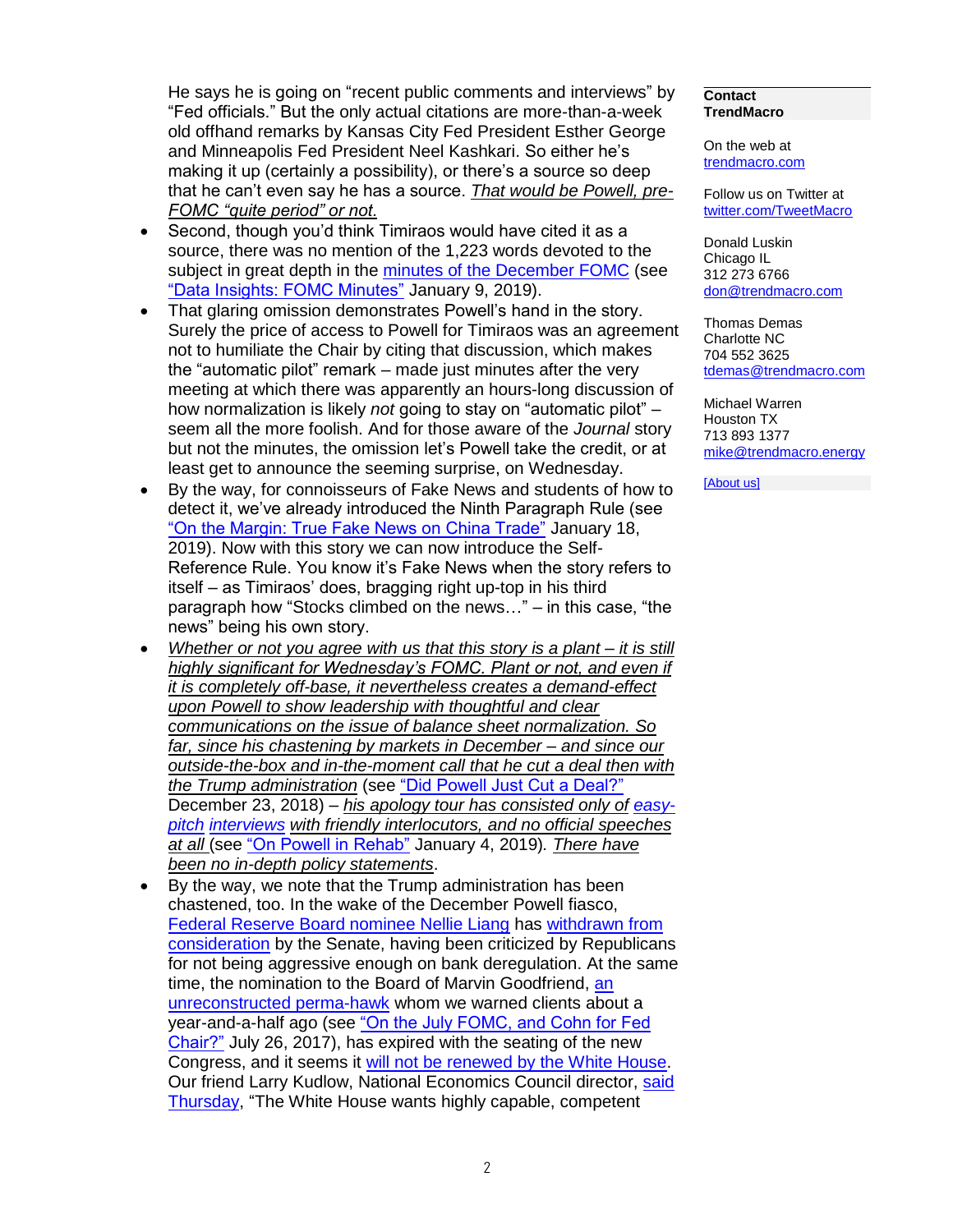people who understand that you can have strong economic growth without higher inflation."

- Powell may never live up to the first part of Kudlow's wish list. *But as to Wednesday's FOMC, we're going to guess here that, whether the Timiraos story is a plant or not, Powell will get it more right than wrong. Obviously, no rate hike. And at this point, how could he not continue with [the new post-December mantras of "patient" and](https://www.bloomberg.com/news/articles/2019-01-18/williams-says-fed-should-be-patient-about-any-further-tightening)  ["data-dependent"?](https://www.bloomberg.com/news/articles/2019-01-18/williams-says-fed-should-be-patient-about-any-further-tightening) We think he will signal at least that he is sensitive to, well-informed about, and focused on the markets' concerns about the balance sheet as policy evolves. There will be strong hints, if not an actual program announcement, that point in the direction of less-than-expected balance sheet reductions. But we don't have full confidence*, because at [his January 10 interview,](https://www.youtube.com/watch?v=9WFLNKcfGaM&feature=youtu.be) he had every opportunity to talk comprehensively and dovishly about balance sheet normalization – especially considering that [the](https://www.federalreserve.gov/monetarypolicy/fomcminutes20181219.htm)  [minutes of the December FOMC](https://www.federalreserve.gov/monetarypolicy/fomcminutes20181219.htm) at which it was discussed had been published just the day before – yet he merely glided over the subject (see ["The Most Annoying Fed Chair Ever"](https://tmac.ro/2Rhnu7c) January 10, 2019).
- *For that matter, we think the market's December organ-rejection of Powell was triggered by just such a communications error – the failure to deliver comfortingly dovish language in* [the December](https://www.federalreserve.gov/newsevents/pressreleases/monetary20181219a.htm)  [FOMC statement,](https://www.federalreserve.gov/newsevents/pressreleases/monetary20181219a.htm) *turning the rate hike into the "dovish hike" expected by the market – having just three weeks before promised to do that in* [the minutes of the November FOMC meeting](https://www.federalreserve.gov/monetarypolicy/fomcminutes20181108.htm) (see ["Data Insights: FOMC Minutes"](https://tmac.ro/2E0sTIQ) November 29, 2018). *His trackrecord as a promise-keeper – that is to say, as a reliable narrator of policy, a leader who seems in control of himself and his jurisdiction – is simply awful. He has a lot to prove, and until he does, it remains unproven.*
- *That means if he gets it right Wednesday, it will be a very marketpositive event – that is, risk-on: higher stock prices, and higher bond yields.*
- *If he gets it wrong, well… he may yet have to accept President Donald J. Trump's offer to be the next ambassador to France, and while he's thinking it over, markets won't be happy at all.*

Everything we've said so far deals just with the dynamics and implications of the potential restoration of trust in Powell. That's probably the most important thing – we've been saying all through the December volatility that the problem is more Powell himself than any actual policy decision he had made or failed to make (again, see ["It's Not 'Quantitative Tightening' –](https://tmac.ro/2PS8ffE) [It's Powell"\)](https://tmac.ro/2PS8ffE). *But now let us turn to the matter of policy itself – what would it mean for Powell to announce, as Timiraos put it, the FOMC's "deciding they will maintain a larger portfolio of Treasury securities than they'd expected"?*

• Well, right off the bat, no one actually knows what "they'd expected." Going all the way back to the original FOMC statements [on normalization in 2014,](http://www.federalreserve.gov/newsevents/press/monetary/20140917c.htm) all they've ever officially said on the subject is "The Committee intends that the Federal Reserve will, in the longer run, hold no more securities than necessary to

#### **Recommended Reading**

**[Apple suppliers step up](https://www.ft.com/content/a9a2477e-221d-11e9-8ce6-5db4543da632)  [expansion outside China](https://www.ft.com/content/a9a2477e-221d-11e9-8ce6-5db4543da632)** Kathrin Hille *Financial Times* January 27, 2019

**[America Pushes Allies](https://www.nytimes.com/2019/01/26/us/politics/huawei-china-us-5g-technology.html)  [to Fight Huawei in New](https://www.nytimes.com/2019/01/26/us/politics/huawei-china-us-5g-technology.html)  [Arms Race With China](https://www.nytimes.com/2019/01/26/us/politics/huawei-china-us-5g-technology.html)** David E. Sanger, Julian E. Barnes, Raymond Zhong

and Marc Santora *New York Times* January 27, 2019 **[Ilhan Omar and the Myth](https://www.nytimes.com/2019/01/21/opinion/ilhan-omar-israel-jews.html)** 

**[of Jewish Hypnosis](https://www.nytimes.com/2019/01/21/opinion/ilhan-omar-israel-jews.html)** Bari Weiss *New York Times* January 21, 2019

**[China's Xi Jinping is no](https://www.ft.com/content/84261604-1b26-11e9-9e64-d150b3105d21)  [Davos man](https://www.ft.com/content/84261604-1b26-11e9-9e64-d150b3105d21)** Rana Foroohar *Financial Times* January 20, 2019

**[Inside Le Corbusier's](https://www.ft.com/content/f6c8fd3c-020f-11e9-9d01-cd4d49afbbe3)  [Paris apartment:](https://www.ft.com/content/f6c8fd3c-020f-11e9-9d01-cd4d49afbbe3)  [architectural principles](https://www.ft.com/content/f6c8fd3c-020f-11e9-9d01-cd4d49afbbe3)  [made real](https://www.ft.com/content/f6c8fd3c-020f-11e9-9d01-cd4d49afbbe3)** Harriet Agnew *Financial Times* January 18, 2019

[\[Reading home\]](http://trendmacro.com/recommended-reading)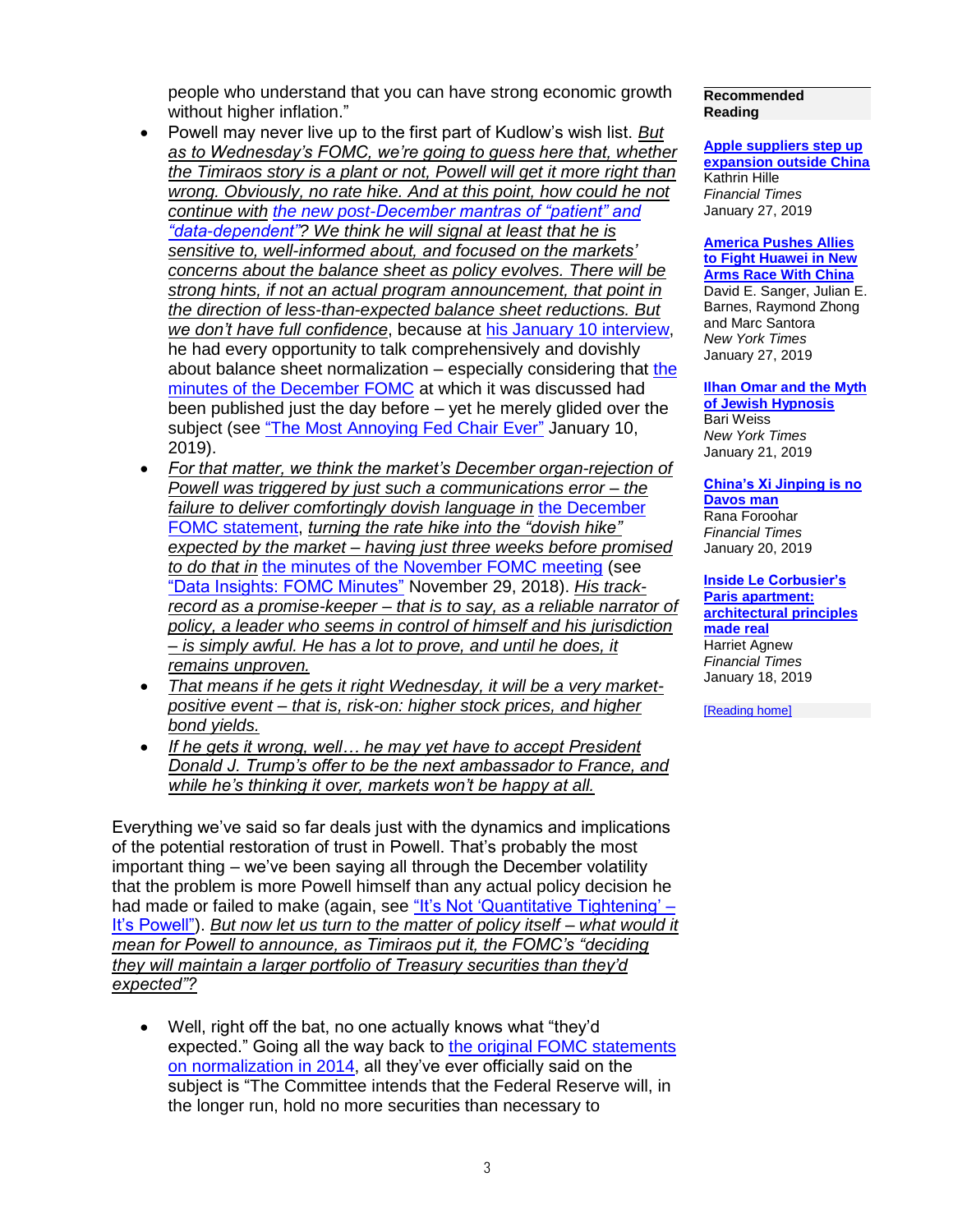implement monetary policy efficiently and effectively."

- So let's start from first principles, and ask ourselves why a central bank needs an asset portfolio at all, to implement policy?
- The most basic concept to start with is  $seignorage the right of the$ sovereign to mint coins and print currency for circulation in the economy – essentially, to issue non-interest-bearing debt. In the case of the Fed, the amount of currency in circulation is determined by market demand for it. To obtain it, the market gives the Fed in exchange interest-bearing assets such as Treasury securities. The currency is booked by the Fed as a liability, and the Treasury bonds as assets. *Therefore, the Fed's balance sheet should never be smaller than the amount of currency in circulation – and indeed, it rarely is – because that would be to turn away from the arbitrage opportunity for the central bank to facilitate interest-free borrowing for the government.*
- Today, currency in circulation is about \$1.7 trillion, so we think that sets a hard boundary on the downside for the Fed's balance sheet. *There is a widespread misconception that full "normalization" would entail the return to a Fed balance sheet of about \$900 billion*, because that's where it was before the Global Financial Crisis. That's wrong, because then that was about the level of currency in circulation – in the decade-plus since then, currency in circulation has grown (it always does), and so the normative size of the Fed's balance sheet should grow along with it (it always does, too – please see the chart on the first page). *Today, by the most basic rules, the balance sheet must be no smaller than \$1.7 trillion.*
- *If today's "automatic pilot" maturity run-off continues with no alteration, then the balance sheet should finally stop shrinking at about \$2.1 trillion in late 2022* (again, please see the chart on the first page).
- By those basic rules, is seems at first glance that the minimum is also the maximum – because a balance sheet that exceeds currency in circulation means the Fed is ["monetizing debt"](https://en.wikipedia.org/wiki/Monetization#Debt_monetization) or indulging in ["monetary financing."](https://sovereignmoney.eu/monetary-financing/) But even when the Fed's balance sheet peaked at over \$4 trillion, nothing like that was actually happening. That's because for every dollar of interest-bearing debt the Fed acquired as an asset, it issued a dollar of interest-bearing debt in exchange – in the form of interest-bearing deposits on its balance sheet casually known as "excess reserves." *So all that really happened under the three quantitative easing programs from 2008 to 2014 is a vast maturity-swap and credit-swap between the Fed and the private sector. That is, in the case of long-term Treasuries and MBS acquired by the Fed, the Fed took on fixedrate long-term assets in exchange for floating rate overnight obligations; and in the case of MBS, the Fed took securities only ambiguously guaranteed by the full faith and credit of the US government in exchange for deposits with a bullet-proof issuer: the Fed itself.*
- It is simply a myth  $-$  a vast and very widespread misunderstanding – that QE was ever about "pumping banks with money," to use the lingo employed by Timiraos in his story. It was nothing but a derisking exercise, classic central banking doctrine going back to the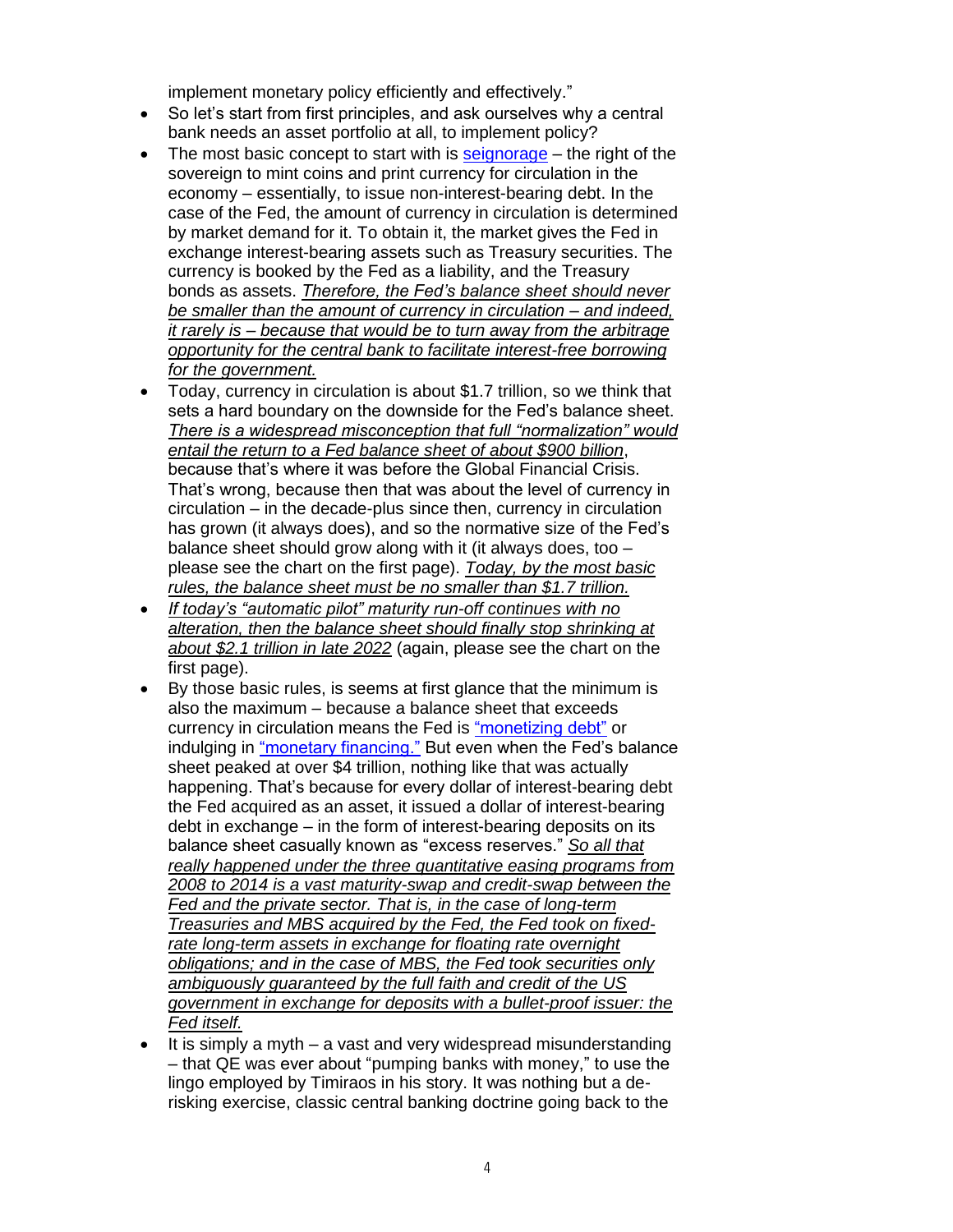19th century basics that [monetary historian Ben Bernanke taught](https://www.federalreserve.gov/newsevents/speech/bernanke20080513.htm)  [us](https://www.federalreserve.gov/newsevents/speech/bernanke20080513.htm) when all this started in 2008.

- We have been saying all along that the gradual normalization of the Fed's balance sheet therefore has no effect except to gradually drip a little maturity-risk and credit-risk into the market (for example, again, see ["It's Not 'Quantitative Tightening' –](https://tmac.ro/2PS8ffE) It's Powell"). Nowadays the market ought to be able to handle a little of that kind of risk far better than it was able to in the Global Financial Crisis and its immediate aftermath.
- *It was obvious that the private sector was pathologically risk-averse in 2008 and 2009 when QE began. In some sense the argument today can be understood as concerning the degree to which risktolerance has actually returned – which would potentially limit the amount of risk the Fed can ask the private sector to re-absorb.*
- At the same time, there is another key element that the December FOMC discussion was really centered around: *how to design a new operating regime for the Fed now that the Fed pays interest on required reserves and other assets deposited on its balance sheet – a practice that started only in 2008 with the passage of [the](https://www.gpo.gov/fdsys/pkg/PLAW-110publ343/html/PLAW-110publ343.htm)  [Troubled Asset Relief Program bill,](https://www.gpo.gov/fdsys/pkg/PLAW-110publ343/html/PLAW-110publ343.htm) after 95 years of the Fed paying no interest at all.*
- *[In the new regime,](http://www.federalreserve.gov/newsevents/press/monetary/20140917c.htm) the interest rate on reserves (IOER) becomes the Fed's primary policy instrument.* Though a target range for the interbank fed funds rate is announced at every FOMC meeting, that is in fact only a target. The gun – that is, the tool for hitting the target – is the rate on reserves paid by the Fed itself. By the way, as a matter of law, that rate is not set by the FOMC, but rather by the Board of Governors. In terms of Fed decision dynamics, that means the FOMC picks the target, but the Board wields the gun.
- *What no one knows – because we've never tried it – is how large the pool of reserves has to be so that controlling the interest rate on it functions sufficiently to hit the target fed funds rate.*
- The discussion at the December FOMC tended to focus on the risk of losing precision-control over the target if the quantity of reserves got too small. *So why not just maintain an extremely large balance sheet, to be sure the Fed doesn't fall below the unknown amount required for control? Because, at least as structured today, a toolarge balance sheet de-risks the market more than necessary*, interfering with market-driven signals of the price of risk, potentially inviting dangerous imbalances in risk-allocation.
- One possibility, covered in the FOMC's discussion, would be to change the maturity structure of the Fed's assets to better match its overnight liabilities – that is, to reverse [2011's "operation twist"](https://www.federalreserve.gov/newsevents/pressreleases/monetary20110921a.htm) and convert the Fed's long-term securities into shorter-term ones. *If Powell announces this approach on Wednesday, we'll have to look carefully at the details, but markets may not like it, at least not at first. While such an approach appears to preserve a large balance sheet, it in fact reduces it in terms of its de-risking footprint. Just like today's policy of letting long-term securities mature, it would have the property of putting maturity risk back into the private sector. We don't find that objectionable, but Mr. Market may well do so.*